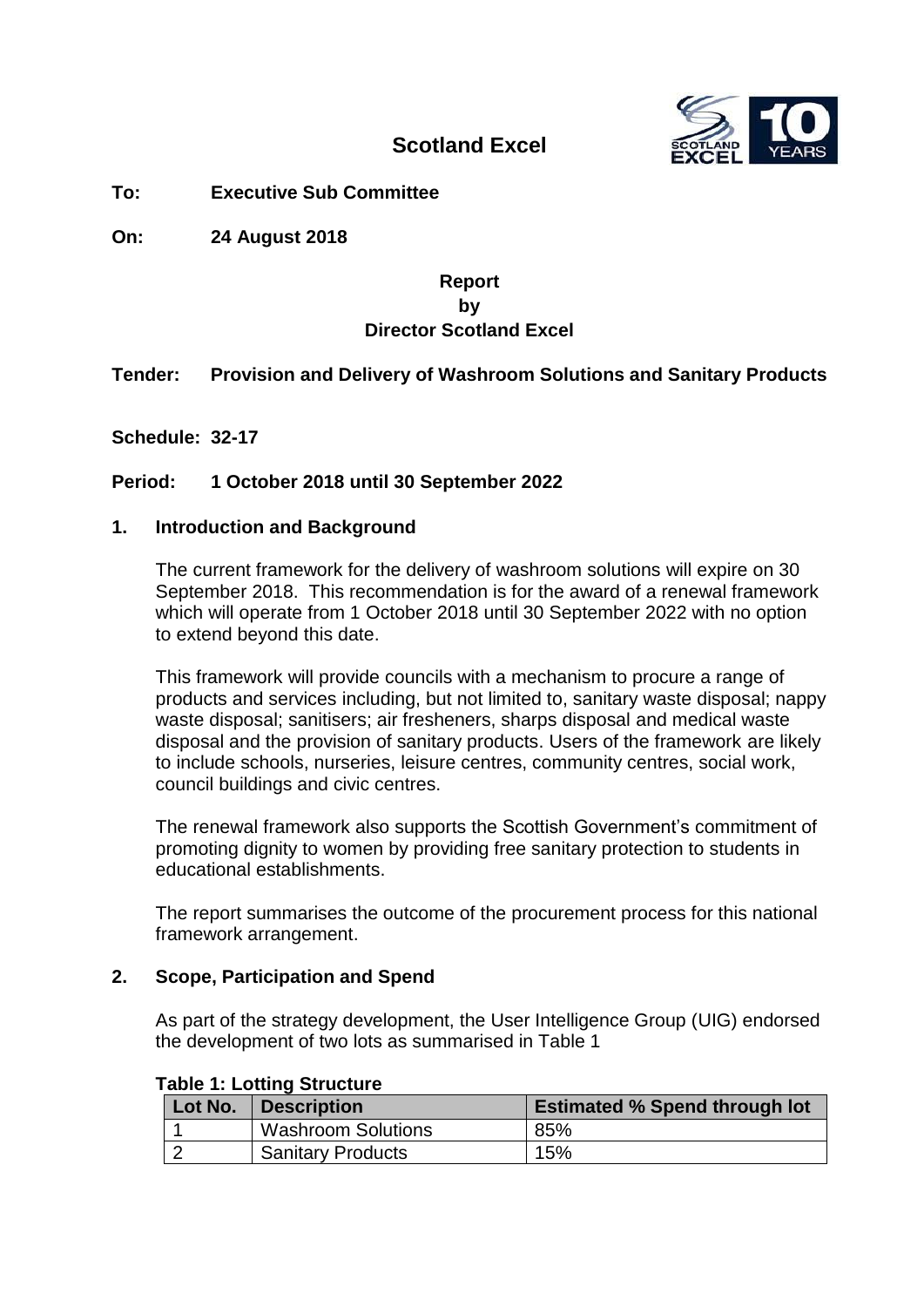This lotting structure recognises the current landscape of the market place and is designed to more closely align with council requirements. The lotting strategy continues to maximise opportunities for Small and Medium Enterprises (SMEs).

The framework was advertised to enable access by all 32 councils in Scotland. As detailed in Appendix 1, 29 councils have confirmed their intention to participate in this framework. Comhairle nan Eilean Siar, Orkney Islands Council and Shetland Council currently have their own arrangements in place and have confirmed that they do not intend to participate.

Historical spend data suggests a forecast framework spend of c. £1.87 million per annum, however, the framework was advertised with a potential value of £3.5 million per annum. This will allow for the Scottish Government's commitment to offer free sanitary protections for students, thereby requiring additional products and waste disposal services as well as the Scottish Government's pledge to increase delivery of free early learning and childcare provision by 2020, necessitating additional nappy waste disposal services. This value will also facilitate the potential for non-participating councils to make use of the framework at a later date. It should be noted however, that no guarantee is given of any business or any level of business under the framework.

## **3. Procurement Process**

.

A Prior Information Notice (PIN) was published on 12 December 2017 resulting in expressions of interest from 18 companies. Market engagement led to six supplier meetings, which helped inform the delivery strategy in areas such as ability to service, market trends, community benefits as well as inclusion of potential products and specifications.

The User Intelligence Group (UIG), consisting of procurement and technical representatives from the participating councils, endorsed the procurement strategy in February 2018. A working group of technical representatives from the councils was formed to review the technical criteria to be utilised during the tender process. This group also played an integral role in evaluating technical responses from bidders.

To ensure maximum competition, the UIG agreed that an open tender process should be used and this was advertised on the Official Journal of the European Union and the Public Contracts Scotland portal on 16 May 2018. The tender process was conducted using the Public Contracts Scotland Tender system (PCS-T).

The procurement process followed a two-stage tendering procedure. Stage one, Qualification, was conducted using the European Single Procurement Document (ESPD). Within the ESPD, tenderers are required to answer a number of exclusionary questions along with questions on insurance, financial standing, quality management, health and safety and environmental management.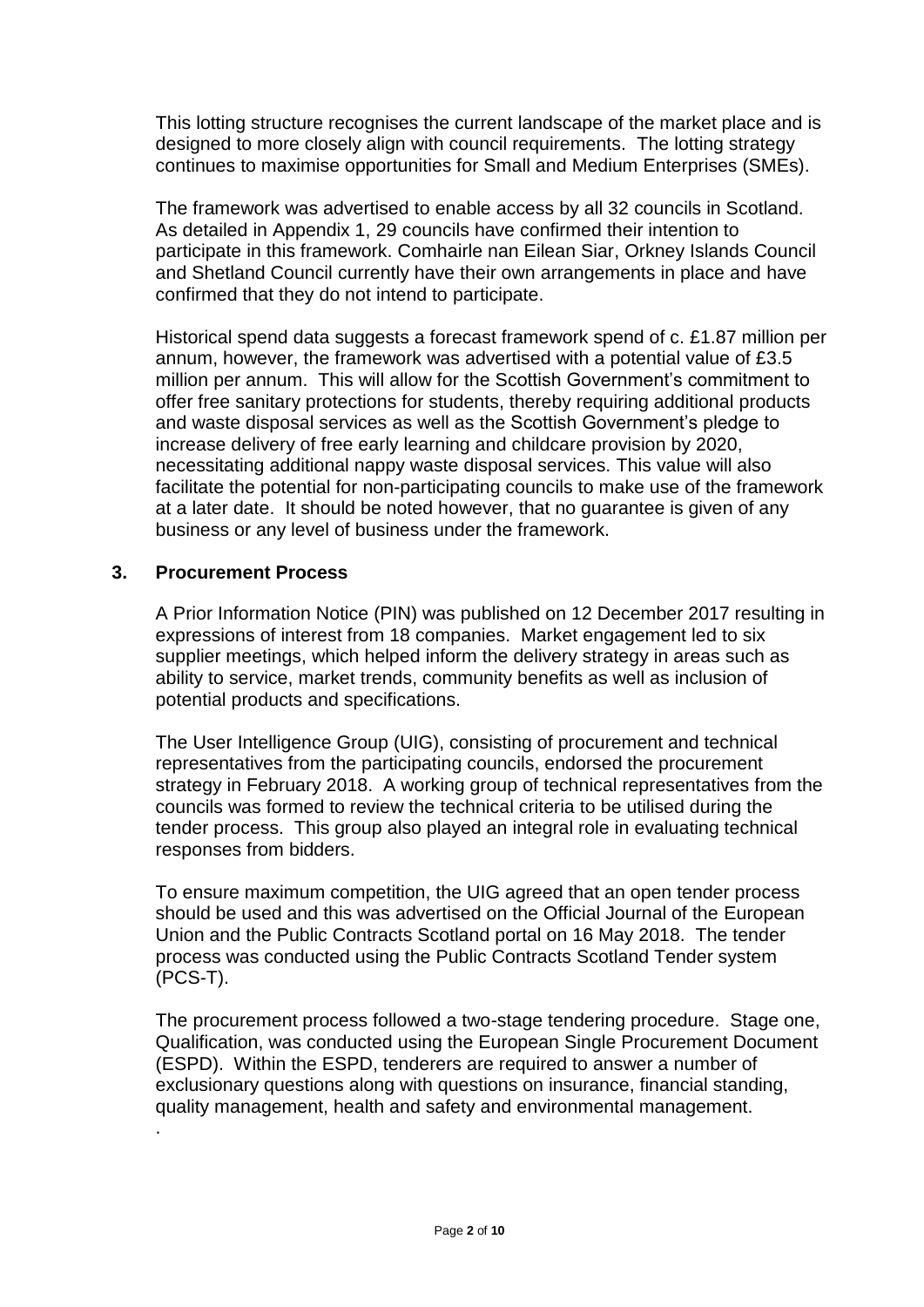At the second stage of the process, offers were evaluated against the following criteria and weightings, with the technical scoring breakdown shown in table 2 below:

- Lot 1
	- o Technical 25%
	- o Commercial 75%
- $\bullet$  Lot 2
	- o Technical 13%
	- o Commercial 87%

## **Table 2: Scoring Breakdown**

| Area                                                | <b>Maximum Score</b><br><b>Available</b> |
|-----------------------------------------------------|------------------------------------------|
| <b>Lot 1 Technical</b>                              |                                          |
| <b>Fair Work Practices</b>                          | 5                                        |
| CO2 Emissions & Route Planning                      | 2                                        |
| <b>Customer Communication &amp; Staff Resources</b> | $\overline{2}$                           |
| <b>Service Performance</b>                          | 6                                        |
| Recycling, Waste Disposal                           | 8                                        |
| <b>Community Benefits</b>                           | າ                                        |

| <b>Area</b>                                         | <b>Maximum Score</b><br><b>Available</b> |
|-----------------------------------------------------|------------------------------------------|
| <b>Lot 2 Technical</b>                              |                                          |
| <b>Fair Work Practices</b>                          | 5                                        |
| CO2 Emissions & Route Planning                      | ာ                                        |
| <b>Customer Communication &amp; Staff Resources</b> | 2                                        |
| Recycling                                           | 2                                        |
| <b>Community Benefits</b>                           | 0                                        |

Within the master lot section, bidders were required to evidence their knowledge and experience by responding to the questions in the following areas: fair work practices; reduction of CO<sup>2</sup> emissions & route planning and customer communication & staff resources. The master technical section required to be completed once only, regardless of the number of lots applied for.

In additional to these questions, lot specific technical questions were asked in relation to service performance, recycling, waste disposal and community benefits.

Within the commercial section for both lots, bidders were invited to offer a net delivered price for each of the core products / services used by councils.

## **4. Report on Offers Received**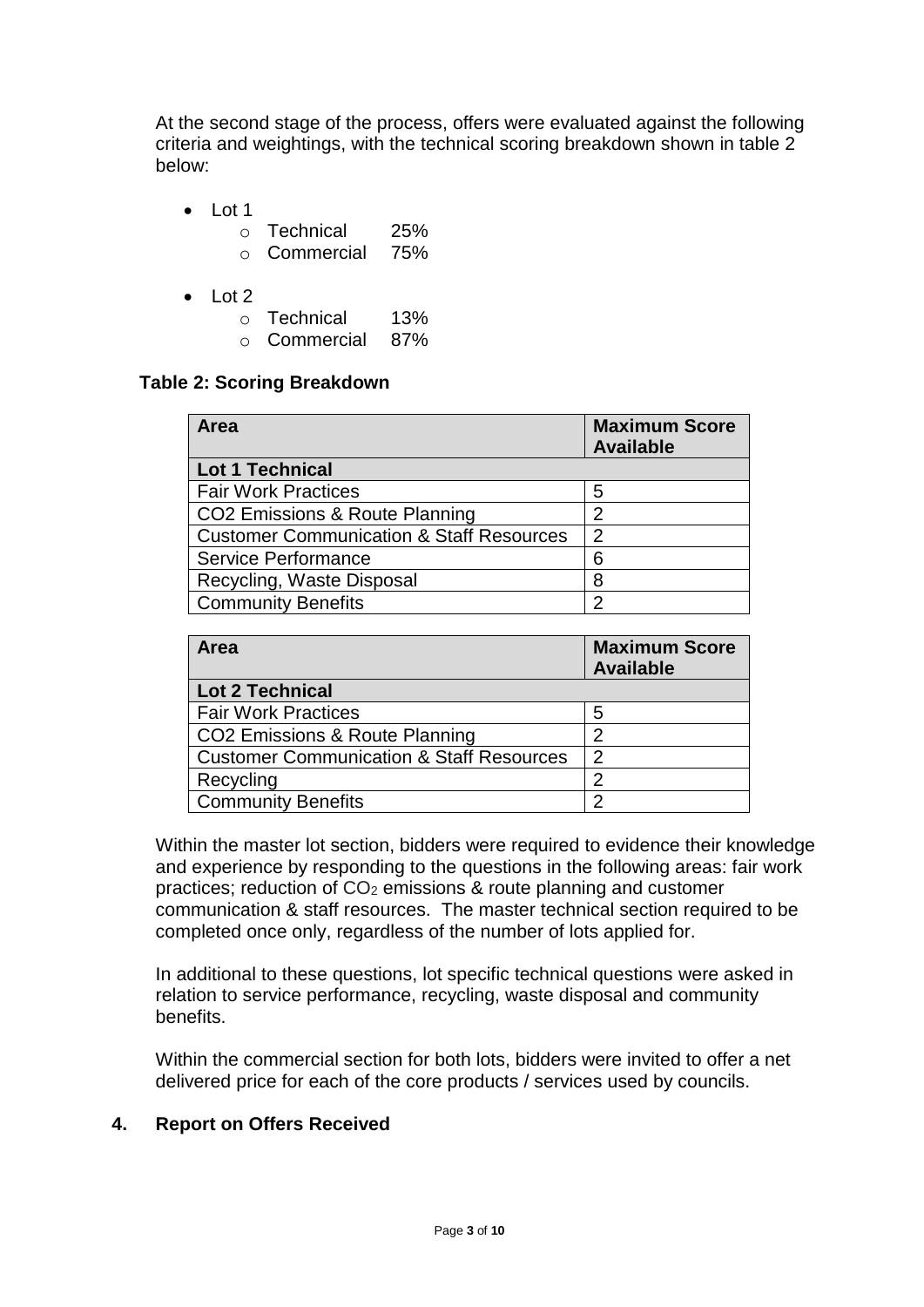The tender document was downloaded by 23 organisations, with 7 tender responses received.

A summary of all offers received is provided in Appendix 2.

All respondents passed the first stage assessment. However, Personal Hygiene Services Limited (PHS) was non-compliant in the second stage lot 1 commercial assessment. This company failed to upload a pricing schedule of offer for lot 1. PHS did upload a compliant bid for lot 2, but chose to withdraw from the tender exercise completely as they believed that lot 2 alone would not deliver sufficient business for them.

Based on the criteria and scoring methodology set out in the tender document, a full evaluation of the compliant offers received was completed. Appendix 3 confirms the scoring achieved by each bidder.

## **5. Recommendations**

Based on the evaluation undertaken, and in line with the criteria and weightings set out above, it is recommended that a multi-supplier framework agreement is awarded to six suppliers across two lots as outlined in Appendix 3.

The six recommended suppliers provide the choice, scope and range required by councils as well as representing best value and providing geographical coverage. These six suppliers also represent a mix of small, medium and large organisations, with five of the recommended suppliers classified as SMEs.

#### **6. Benefits**

#### **Savings**

Scotland Excel conducted a benchmarking exercise for each council based on the available historical information. The results of this benchmarking are detailed in Appendix 1.

Based on current forecast spend levels, the cost impact to the councils can be recorded as being cost neutral.

#### **Price Stability**

For both lots, tenderers agreed to hold both core and non-core pricing for 12 months.

#### **Sustainable Procurement Benefits**

Within the technical section of the tender, bidders were asked to complete a method statement on assisting councils with innovative process and recycling and systems and processes for reducing waste.

One solution offered an innovative process for recycling waste through a commercial composting plant for Absorbent Hygiene Product (AHP) waste. The company delivering this solution will provide the infrastructure to transfer all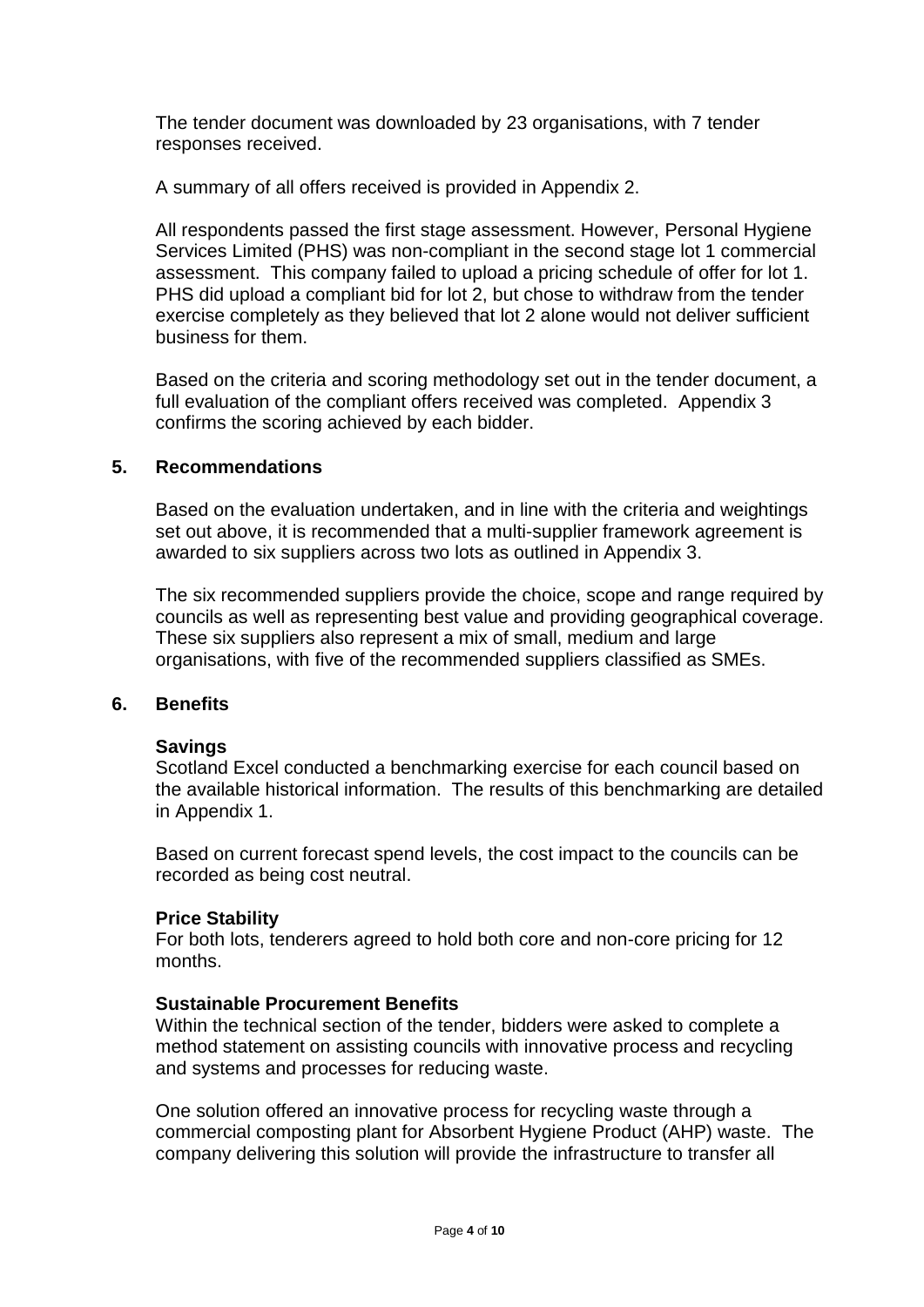waste. This represents a significant environmental benefit as it diverts AHP waste away from Landfill.

Other providers stated their experience of recycling medical and hazardous waste with one offering a fully audited reusable sharps system to help reduce the need to manufacture plastic sharps' bins which, in turn, reduces the need to dispose of the same plastic products.

Another company launched a UK wide metal recovery programme which helps to recycle metals, reducing the requirement for plastic materials. The company has a collection service for metal materials and where it undergoes high temperature steam sterilisation within their treatment facility.

## **Community Benefits**

At the strategy UIG, the group endorsed that community benefits attained would be delivered at a local level for each council and would be aligned to the Scottish Government's National Indicators. This is a different approach to the current framework and should ensure that councils receive community benefits tailored to their own spend levels, and reflective of their local needs, whilst taking the National Indicators into account.

All six recommended suppliers confirmed their commitment to Scotland Excel's community benefits approach for this framework. Delivered benefits will be based on the annual spend thresholds of bidder's costs provided for individual councils.

When councils reach annual spend thresholds with a supplier they will accrue "Community Benefit Points". The community benefits lead or other designated person within the council will liaise with the bidder to finalise the specific benefits that they are offered under the framework relative to spend.

Within the published tender documents, tenderers were given a list of indicative community benefits that could be delivered. Examples of the indicative benefits which were conveyed to tenderers were:

- Fundraising event for external charities / initiatives within the council area;
- Work placements to school students from council area;
- Offer training sessions to wider community within the council area (nonemployees / school children);
- Employability workshop or event in a school, college or group within the council area;
- Sponsorship of sports team or community event within the council area;
- Recruit a modern (or other approved) apprentice from within the council area; and
- Recruit one person from with the council area.

Scotland Excel will support delivery of these commitments during the lifetime of the framework and this will also be reported through ongoing contract management returns. Results reported on community benefits will be disseminated to councils on a six-monthly basis.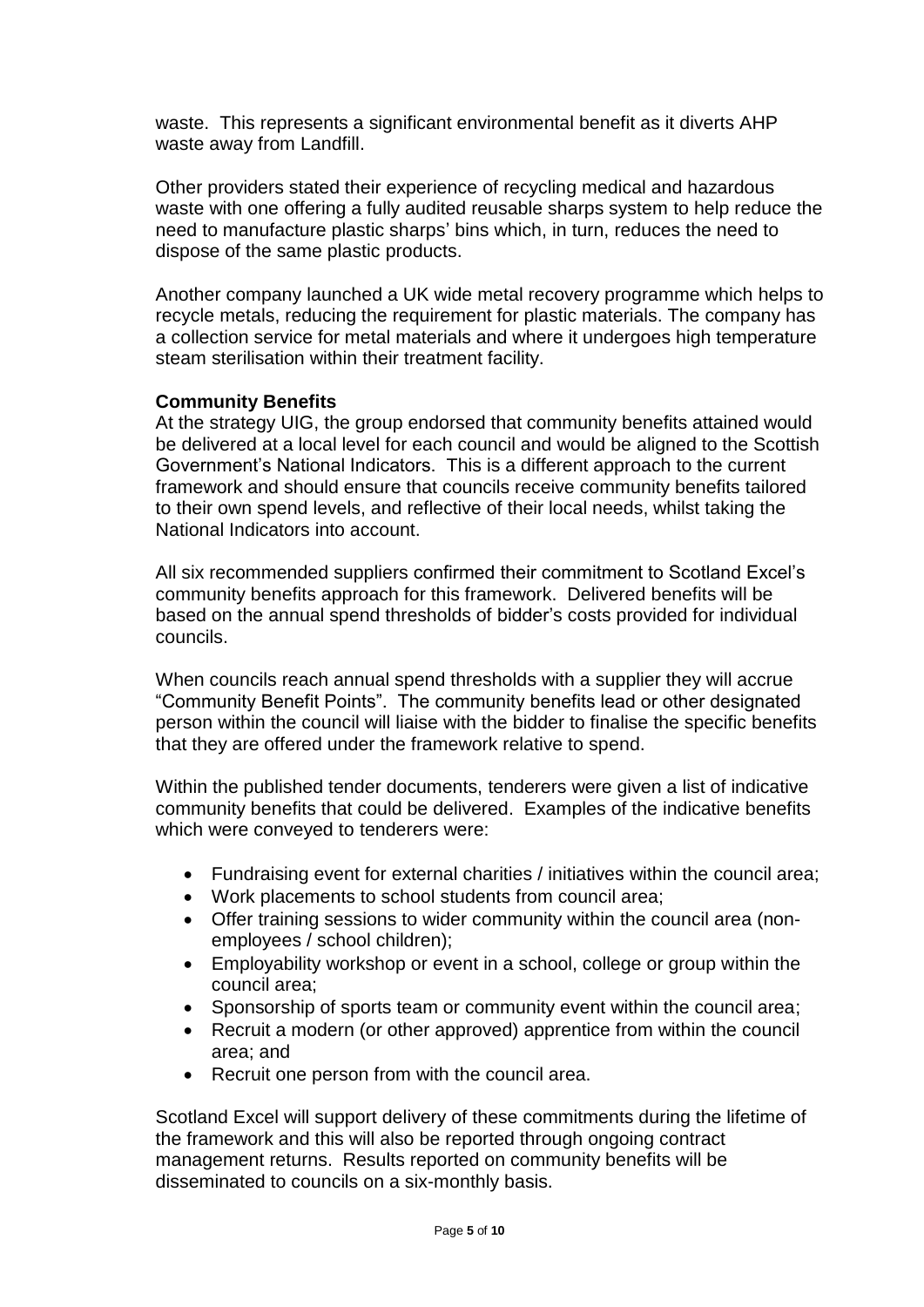## **Fair Work Practices**

Tenderers were also scored on how they will engage in fair work practices for staff employed in the delivery of this framework.

When asked to define how fair work practices would be applied, tenderers responded with various approaches such as: provision of in-depth induction programmes designed to develop staff which covered manual handling, safety driving courses and communication skills. Other methods included ensuring staff are aware of legislation surrounding unlawful discrimination in the workplace and by promoting equal opportunities to all in terms of race, gender and age. Commitment to respect and inclusiveness was stated as an important training topic during induction.

For information, tenderers were also asked to confirm their approach to the Scottish Living Wage. Of the six recommended suppliers:

- 3 are accredited Scottish Living Wage suppliers;
- 1 is working towards accreditation of becoming a Scottish Living Wage supplier; and
- 2 have stated they are not accredited Living Wage Employers, but pay the Living Wage to all employees (except volunteers, apprentices and interns).

Scotland Excel will continue to monitor Fair Work Practices including the Scottish Living Wage within its contract and supplier management programme.

## **Other Benefits**

Other benefits to be noted within this framework include the availability of sanitary products within lot 2 which are free to students within educational establishments.

A bid from a Scottish social enterprise for lot 2 was received. This organisation supports social and ethical responsibility by donating environmentally friendly sanitary products to women's groups, food banks etc. They also work in conjunction with a supported business, Haven, who assist them by qualitychecking the products and help to distribute the donations across the UK.

## **7. Contract Mobilisation and Management**

In accordance with Scotland Excel's established contract and supplier management programme, this framework has been classified as a level 3 arrangement in terms of both risk and spend requiring as a minimum, annual supplier meetings. The UIG will be convened on a regular basis throughout the framework period.

## **8. Summary**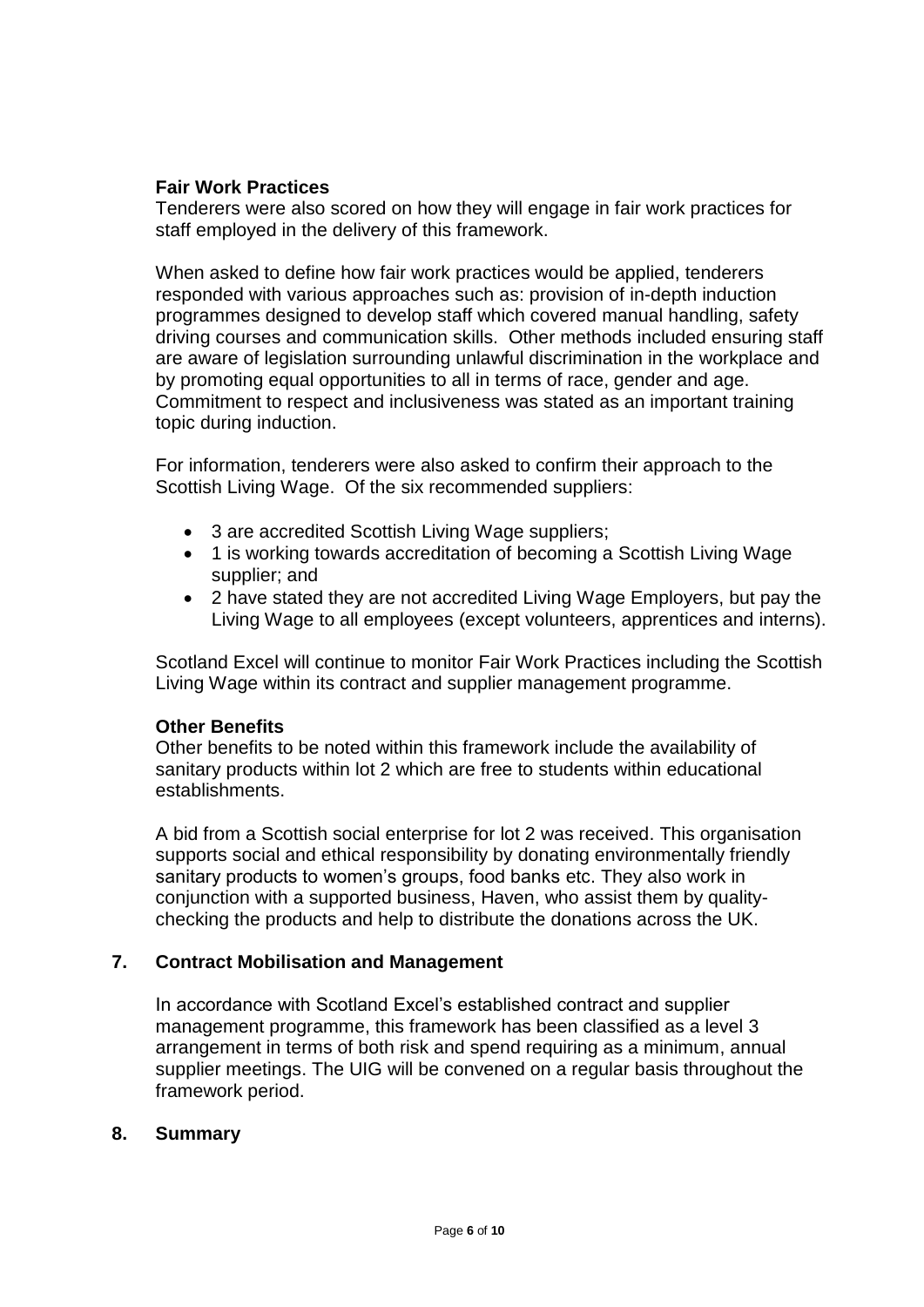This framework for the provision and delivery of washroom solutions and sanitary products aims to maximise collaboration, promote added value in addition to delivering best value. A range of benefits can be reported in relation to price stability, sustainability and community benefits.

The Executive Sub Committee is requested to approve the recommendation to award placings on this framework arrangement to the suppliers as detailed in Appendix 3.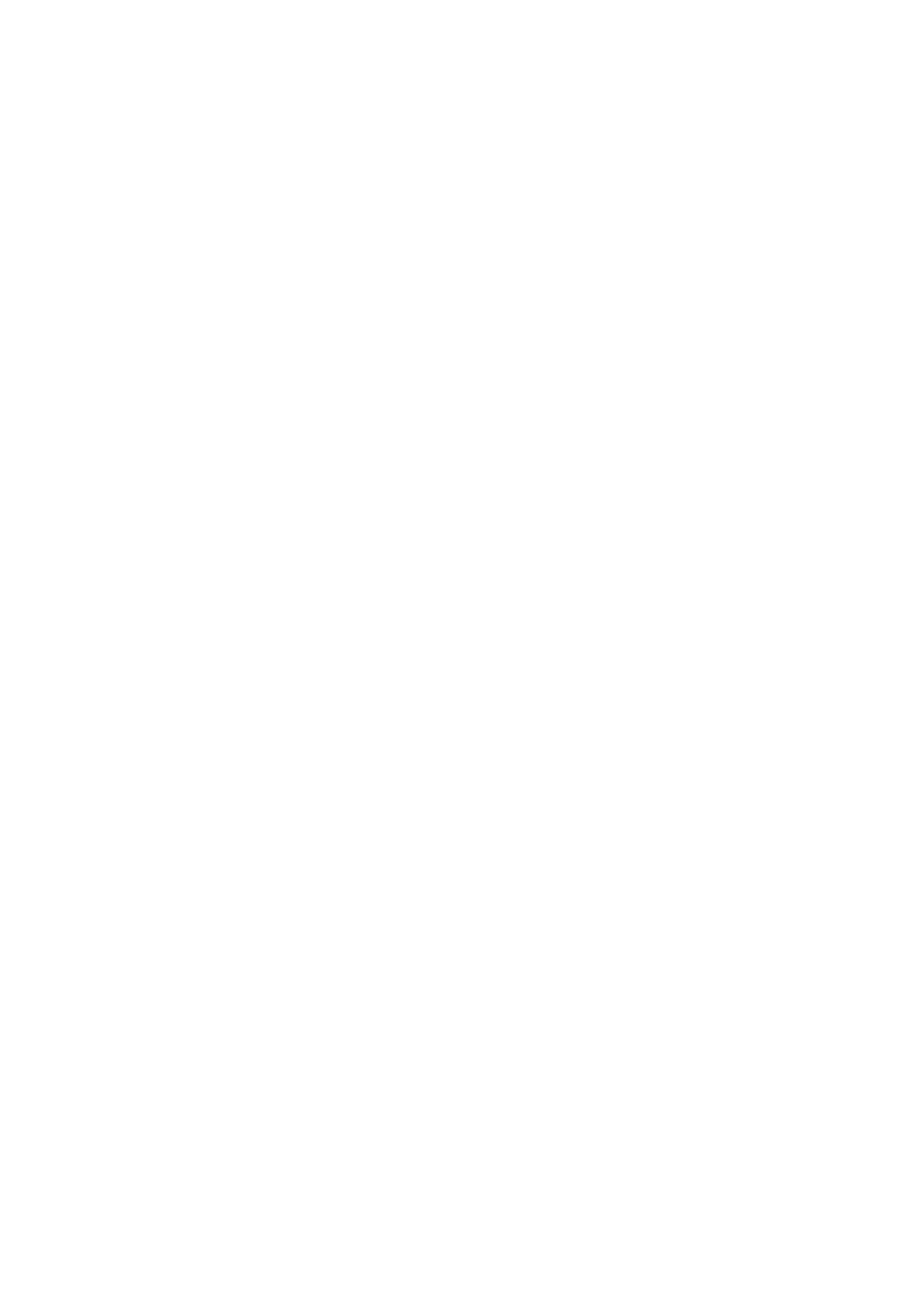## **Appendix 1 – Participation, Spend and Savings Summary<sup>1</sup> Provision and Delivery of Washroom Solutions and Sanitary Products 32-17**

| <b>Member Name</b>          | Participation in | <b>Participation Entry</b> | <b>Estimated Annual</b> |                             | Indexation | % Estimated             | <b>Estimated Annual</b> |                                     |  |
|-----------------------------|------------------|----------------------------|-------------------------|-----------------------------|------------|-------------------------|-------------------------|-------------------------------------|--|
|                             | Contract         | Date                       | Spend (£)               | <b>Source of Spend Data</b> |            | <b>Forecast Savings</b> | Savings (£)             | <b>Basis of Savings Calculation</b> |  |
| Aberdeen City Council       | Yes              | 01 October 2018            | £57,456                 | Supplier MI                 | 2%         | $-10.10%$               | $-£5,803$               | Benchmarked Current Contract*       |  |
| Aberdeenshire Council       | Yes              | 01 October 2018            | £65,701                 | Supplier MI                 | 2%         | $-10.10%$               | $-£6,636$               | Benchmarked Current Contract*       |  |
| Angus Council               | Yes              | 01 October 2018            | £60,174                 | <b>Council Confirmed</b>    | 2%         | 0.55%                   | £331                    | Benchmarked Current Contract*       |  |
| Argyll & Bute Council       | Yes              | 01 October 2018            | £27,731                 | Council Confirmed           | 2%         | $-10.10%$               | $-E2,801$               | Benchmarked Current Contract*       |  |
| City of Edinburgh Council   | Yes              | 01 October 2018            | £149,336                | Supplier MI                 | 2%         | 0.55%                   | £821                    | Benchmarked Current Contract*       |  |
| Clackmannanshire Council    | Yes              | 01 October 2018            | £18,725                 | Supplier MI                 | 2%         | 0.55%                   | £103                    | Benchmarked Current Contract*       |  |
| Comhairle nan Eilean Siar   | No               |                            |                         |                             | 2%         | 0.00%                   | £0                      |                                     |  |
| Dumfries & Galloway Council | Yes              | 01 October 2018            | £28,457                 | Supplier MI                 | 2%         | 0.55%                   | £157                    | Benchmarked Current Contract*       |  |
| Dundee City Council         | Yes              | 01 October 2018            | £25,636                 | Council Confirmed           | 2%         | 0.55%                   | £141                    | Benchmarked Current Contract*       |  |
| East Ayrshire Council       | Yes              | 01 October 2018            | £58,692                 | Supplier MI                 | 2%         | 0.55%                   | £323                    | Benchmarked Current Contract*       |  |
| East Dunbartonshire Council | Yes              | 01 October 2018            | £42,856                 | Supplier MI                 | 2%         | 0.55%                   | £236                    | Benchmarked Current Contract*       |  |
| East Lothian Council        | Yes              | 01 October 2018            | £36,919                 | Council Confirmed           | 2%         | 0.55%                   | £203                    | Benchmarked Current Contract*       |  |
| East Renfrewshire Council   | Yes              | 01 October 2018            | £31,059                 | Council Confirmed           | 2%         | 0.55%                   | £171                    | Benchmarked Current Contract*       |  |
| <b>Falkirk Council</b>      | Yes              | 01 October 2018            | £72,853                 | Council Confirmed           | 2%         | 0.55%                   | £401                    | Benchmarked Current Contract*       |  |
| Fife Council                | Yes              | 01 October 2018            | £73,107                 | Council Confirmed           | 2%         | 0.55%                   | £402                    | Benchmarked Current Contract*       |  |
| Glasgow City Council        | Yes              | 01 October 2018            | £315,975                | Council Confirmed           | 2%         | 0.55%                   | £1,738                  | Benchmarked Current Contract*       |  |
| <b>Highland Council</b>     | Yes              | 01 October 2019            | £37,909                 | Supplier MI                 | 2%         | $-10.10%$               | $-£3,829$               | Benchmarked Current Contract*       |  |
| Inverclyde Council          | Yes              | 01 October 2018            | £20,282                 | Council Confirmed           | 2%         | 0.55%                   | £112                    | Benchmarked Current Contract*       |  |
| Midlothian Council          | Yes              | 01 October 2018            | £39,160                 | Council Confirmed           | 2%         | 0.55%                   | £215                    | Benchmarked Current Contract*       |  |
| Moray Council               | Yes              | 01 October 2018            | £28,359                 | Council Confirmed           | 2%         | $-10.10%$               | $-E2,864$               | Benchmarked Current Contract*       |  |
| North Ayrshire Council      | Yes              | 01 October 2018            | £79,326                 | Council Confirmed           | 2%         | 0.55%                   | £436                    | Benchmarked Current Contract*       |  |
| North Lanarkshire Council   | Yes              | 01 October 2018            | £180,331                | <b>Council Confirmed</b>    | 2%         | 0.55%                   | £992                    | Benchmarked Current Contract*       |  |
| Orkney Islands Council      | No               |                            | £0                      |                             | 2%         | 0.00%                   | £0                      |                                     |  |
| Perth & Kinross Council     | Yes              | 01 October 2018            | £33,604                 | <b>Council Confirmed</b>    | 2%         | 0.55%                   | £185                    | Benchmarked Current Contract*       |  |
| <b>Renfrewshire Council</b> | Yes              | 01 October 2018            | £92,000                 | Council Confirmed           | 2%         | 0.55%                   | £506                    | Benchmarked Current Contract*       |  |
| Scottish Borders Council    | Yes              | 01 October 2018            | £25,369                 | Council Confirmed           | 2%         | 0.55%                   | £140                    | Benchmarked Current Contract*       |  |
| Shetland Islands Council    | No               |                            | £0                      |                             | 2%         | 0.00%                   | £0                      |                                     |  |
| South Ayrshire Council      | Yes              | 01 October 2018            | £56,140                 | Council Confirmed           | 2%         | 0.55%                   | £309                    | Benchmarked Current Contract*       |  |
| South Lanarkshire Council   | Yes              | 01 October 2018            | £63,123                 | Council Confirmed           | 2%         | 0.55%                   | £347                    | Benchmarked Current Contract*       |  |
| <b>Stirling Council</b>     | Yes              | 01 October 2018            | £15,542                 | Council Confirmed           | 2%         | 0.55%                   | £85                     | Benchmarked Current Contract*       |  |
| West Dunbartonshire Council | Yes              | 01 October 2018            | £36,809                 | Council Confirmed           | 2%         | 0.55%                   | £202                    | Benchmarked Current Contract*       |  |
| <b>West Lothian Council</b> | Yes              | 01 October 2018            | £63,996                 | <b>Council Confirmed</b>    | 2%         | 0.55%                   | £352                    | Benchmarked Current Contract*       |  |
| <b>Totals</b>               |                  |                            | £1,836,627              |                             |            | $-0.7%$                 | $-£13,026$              |                                     |  |

Asterisk (\*) denotes confirmation TBC

<u>.</u>

<sup>&</sup>lt;sup>1</sup> Indexation: This column indicates the comparison between relevant market indices and current contract pricing. For this contract, current contract pricing is presently 2% below the market.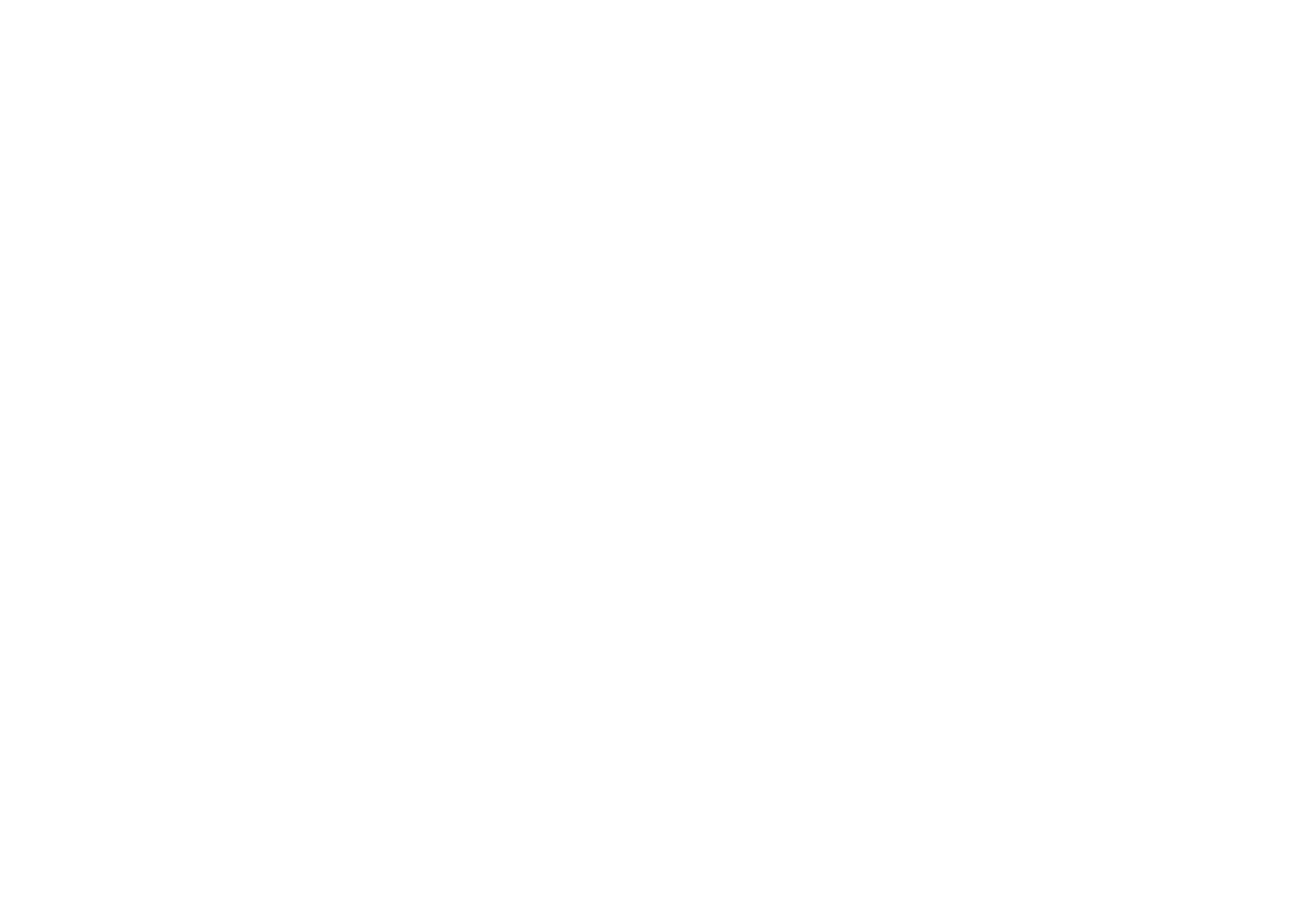# **Appendix 2 – Tenderers with SME Status**

| <b>Company Name</b>                               | <b>SME Status</b> | <b>Location</b>             | <b>Lots Offered</b> |
|---------------------------------------------------|-------------------|-----------------------------|---------------------|
| Cannon Hygiene                                    | <b>Medium</b>     | Morecambe, Lancashire       | 182                 |
| Co-An UK Ltd                                      | Small             | <b>Blairgowrie, Tayside</b> | 182                 |
| Greenleaf Hygiene Solutions (Scotland) Itd        | Small             | Hamilton, South Lanarkshire |                     |
| Healthcare Environmental Services Ltd             | Medium            | Shotts, North Lanarkshire   | 1&2                 |
| <b>Hey Girls CIC</b>                              | Small             | Dunbar, East Lothian        |                     |
| Rentokil Initial Uk Ltd T/A Rentokil Pest Control | Large             | Camberley, Surrey           | 1&2                 |